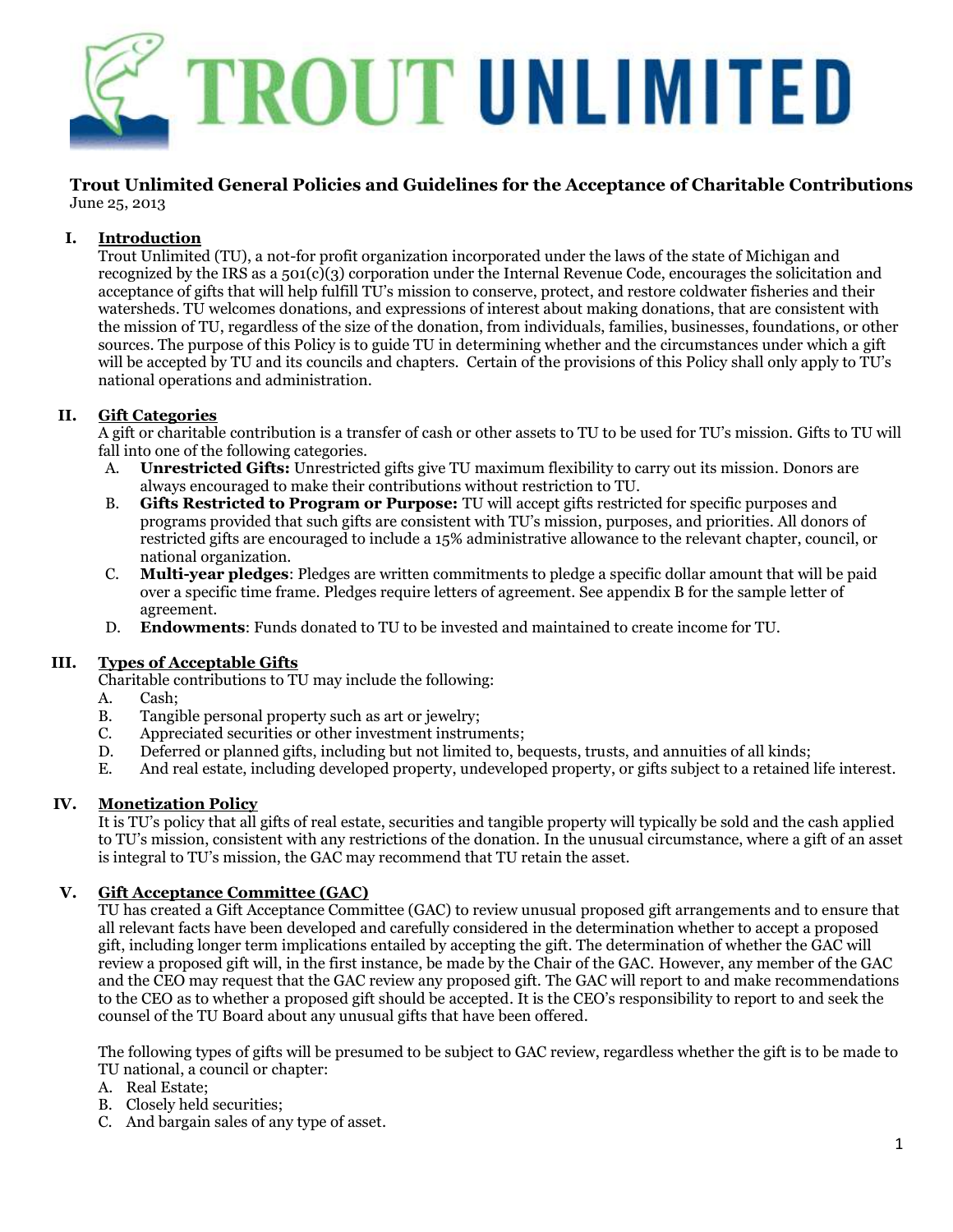In addition, chapters and councils may request the assistance of the GAC with respect to any gift the nature of which or the circumstances of which suggest that a review would assist TU in determining whether to accept the proposed gift. In rare circumstances, the CEO, upon the recommendation of the GAC, may also determine that the larger interests of TU require that a chapter or council not be permitted to receive a proposed gift, whether or not the chapter or council has requested GAC review.

# **VI. Members of the GAC**

The GAC shall be composed of the individuals who hold the following positions within TU:

- D. Vice President of Development, Chair
- E. Chief Financial Officer
- F. Vice President of Volunteer Operations
- G. Chair of the Development Committee
- H. The staff member responsible for Planned Giving staff, as designated by the CEO

The Chair of the GAC may request the assistance of others, including, but not limited to, outside legal counsel, real estate experts, and the Chairs of various Board of Trustees committees.

# **VII. Review Process**

The GAC's review of a proposed gift will occur as expeditiously as is reasonably practical. At least four members of the GAC are required to make a recommendation to the CEO whether or not to accept the gift. The GAC will consider that the acceptance of gifts can pose potential risks, liabilities or costs to TU. This includes gifts that have the potential to jeopardize TU's tax-exempt status, gifts that impair or are inconsistent with TU's ability to achieve its mission, gifts that are inconsistent with TU's code of conduct, or gifts that may otherwise pose a liability or problem for the organization.

# **VIII. Gift Minimums**

There are certain types of gifts where the administrative burden of the gift requires that the amount of the gift be considered.

- A. Real Estate donations should exceed \$100,000 whether developed or undeveloped, after liquidation and payment of all acquisition, holding, and sales expenses. Exceptions to this minimum may be made when to do so would be in the best interests of TU.
- B. The establishment of a new endowment should exceed \$1,000,000. Donations of any size may be made to existing endowments.

#### **IX. Gifts of Land Subject to Conservation Easements**

TU will consider gifts of property that are subject to conservation easements. When such a donation is proposed, TU will consult with the holder of the conservation easement to understand the history of the property and its protection and determine if there are any factors that would suggest TU acceptance of the gift is or is not appropriate.

#### **X. Administration of Gifts**

Gifts must be used in a manner consistent with the stated intentions of the donor as agreed to by TU.

This Gift Acceptance Policy has been reviewed and approved by the Trout Unlimited Board of Trustees in June 2013.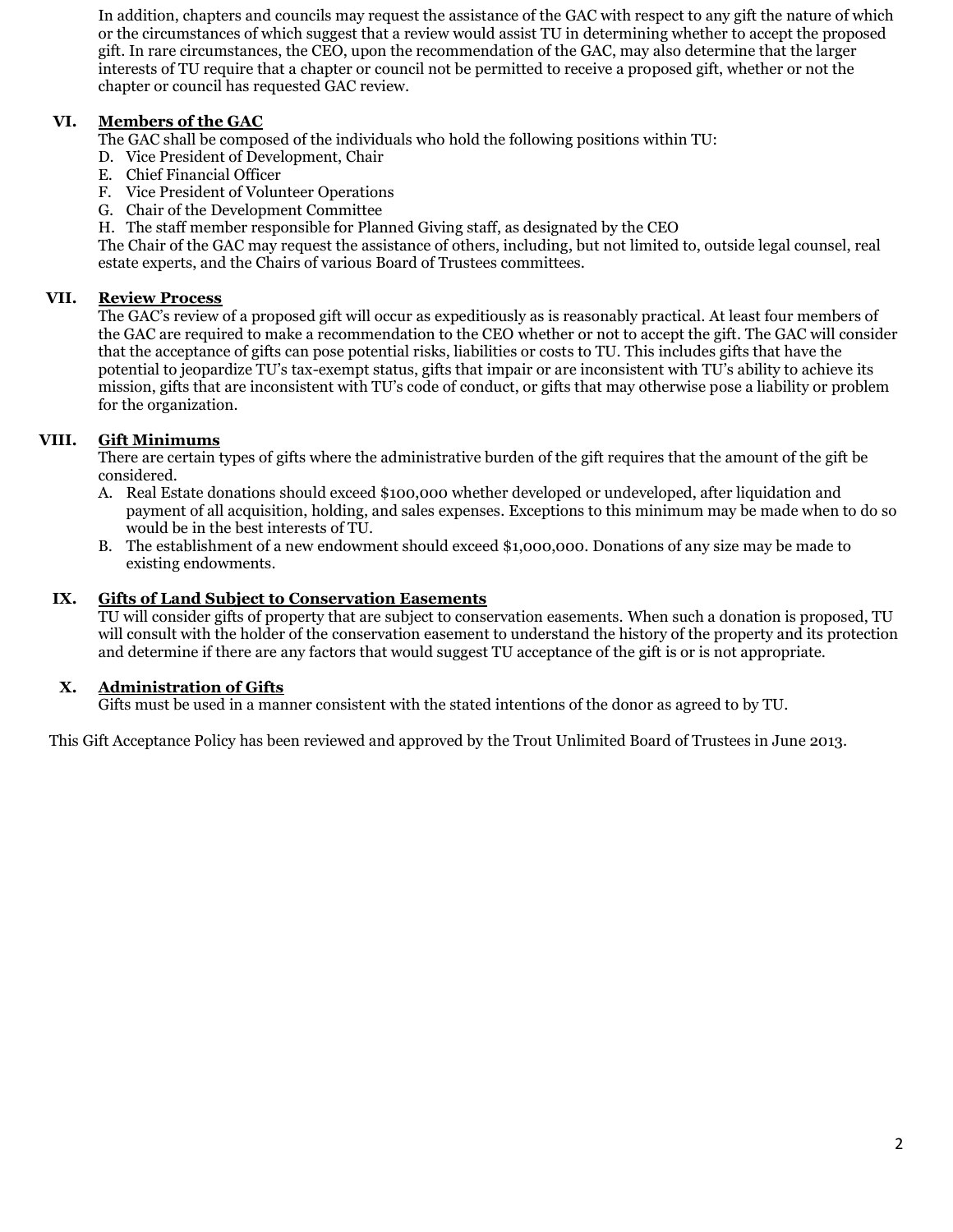# **TROUT UNLIMITED**

# **Trout Unlimited Gift Acceptance Procedures**

The following procedures were developed by TU staff and reviewed by the Development Committee of the Board of Trustees to establish protocols to govern the receipt of gifts by donors to TU, pursuant to the "General Policies and Guidelines for the Acceptance of Charitable Contributions," adopted by the TU Board of Trustees June 25, 2013. These procedures may be amended from time to time by the national staff, with the approval of the Development Committee.

# **General Items**

- 1. Gifts of cash and/or negotiable securities are the forms of donor support that will have the greatest immediate impact on TU and its plans for the immediate future. Therefore, these are encouraged.
- 2. Gifts to TU national should be made in the name of "Trout Unlimited" and will be taken, held, and administered by the organization. All gifts to TU national should be directed to either the Membership Services or Development Office where they will be accepted, deposited and/or transmitted, receipted, and acknowledged in accordance with IRS policies, the policies of any campaign, and the wishes of the donor. Gifts to council and chapters will be received and administered by the council or chapter.
- 3. Gifts shall be valued on the date the assets are received by TU or its broker.
- 4. For national campaign counting purposes, bequests from individuals over 75-years-of-age shall be counted toward the campaign goal in their entirety. Bequests made by persons under 75-years of-age will be recorded for purposes of stewarding the donor but not counted toward current campaign revenue goals.
- 5. The policy for TU national for acceptance and receipt of gifts is that gifts will be recorded and receipted within 72 business hours of receipt by staff dedicated to this purpose. Staff will record the gift in a dedicated database which includes the following information: the donor's name, the purpose of the contribution, the amount, the date, pay-out schedule for pledges as appropriate, and any other pertinent information. Personal follow-up from the CEO, Development VP, or other staff will accompany all acknowledgements.
- 6. TU national, councils and chapters must ensure safe and appropriate deposit of cash gifts into appropriate accounts.
- 7. TU national will provide detailed records of all gift transactions to TU national to the TU Accounting Department. The Development and Membership staff will collaborate with the Finance staff to reconcile daily receipts on a monthly basis. Development will communicate the receipt of gifts to TU fundraising staff who will in turn report to the board, as relevant, and TU staff whose TU work will benefit from the contribution. TU professional fundraising staff will coordinate further acknowledgment and stewardship of gifts by working collaboratively with the donor and TU staff and leadership, both volunteer and professional. This paragraph does not apply to gifts to councils and chapters.
- 8. Pledges may be re-structured in the discretion of TU, if the donor requires more time to pay as the result of unforeseen circumstances. Restructuring of a pledge to TU national may be done only with the approval and sign off of the Vice President of Development.
- 9. Requests by donors for anonymity will be honored to the extent allowed by law.
- 10. Although representatives of TU's Development staff will provide all appropriate assistance, the ultimate responsibility regarding asset valuations, tax deductibility, and/or similar federal, state and/or local legal compliance issues rests with the donor(s) and/or with such financial advisors as the donor(s) shall secure.
- 11. For the purpose of current income tax deductions gifts will be receipted at the charitable deduction value as established by law and the donor shall be so informed.
- 12. When a donor advises that he or she has created a planned gift, by bequest or otherwise, adequate records of the likely gift should be maintained by TU national or by the chapter or council, if the bequest is solely in favor of a chapter or council. If the planned gift is recruited by a chapter or council, but the likely gift is to be shared by a chapter or council with TU national, the chapter or council recruiting the gift shall provide to the development staff of TU national all relevant information on the donor and the likely gift.

# **Real Estate Gifts**

13. TU's policy relating to gifts of real property interests ("Real Estate"), set forth in the "Trout Unlimited Policy on the Ownership of Interests in Real Property" adopted by the Board on February 3, 2012 (The Real Property Policy), as amended June 25, 2013 will continue to apply to transfers of real property interests other than by gift or bequest. However, as detailed below, certain of the procedures described in the Real Property Policy will be utilized for gifts and bequests of real property interests.